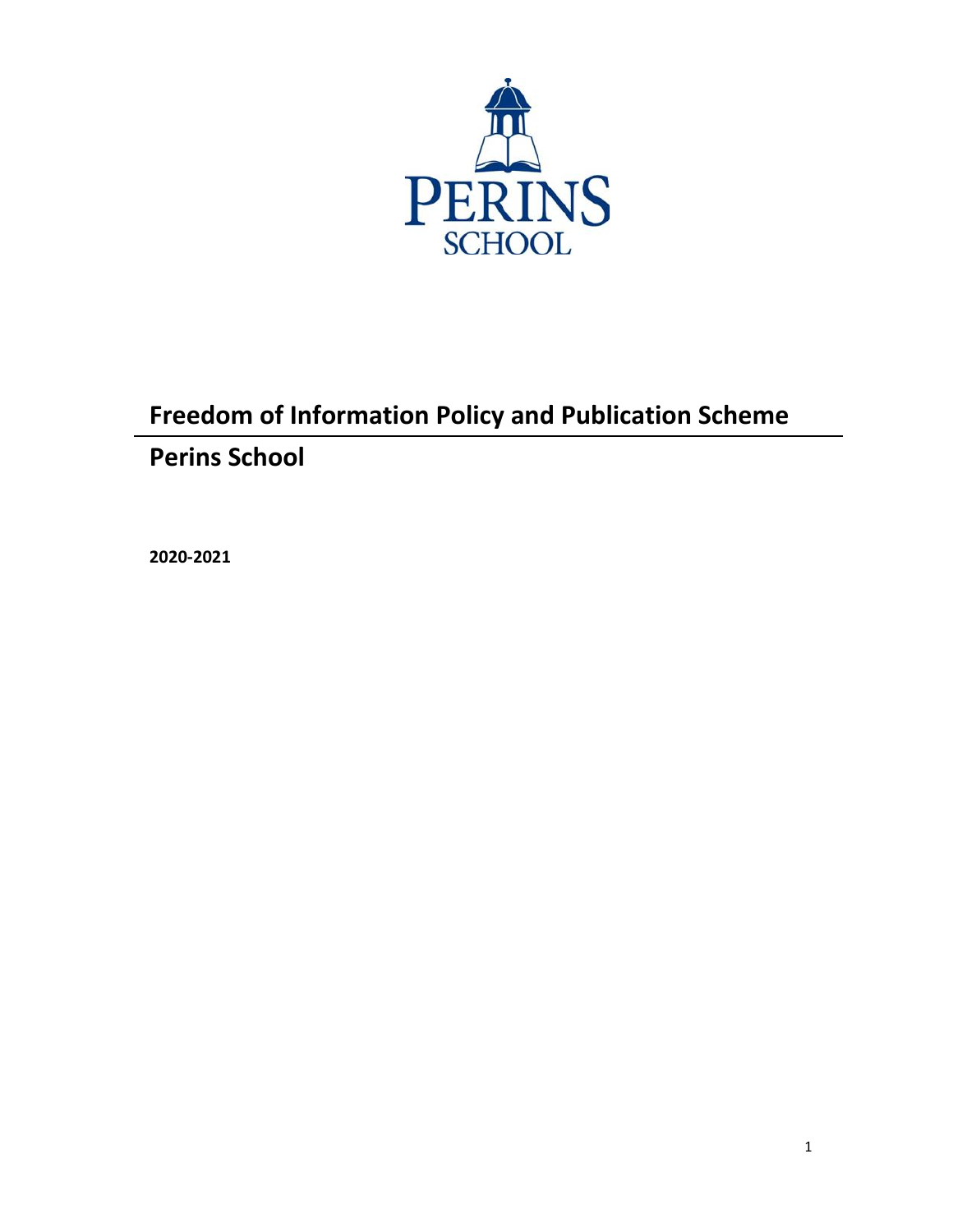## **Freedom of Information Policy and Publication Scheme**

This Policy contains the Publication Scheme of Information for Perins School under the Freedom of Information Act 2000. Personal data is not available under this scheme. Any requests for personal data will be dealt with separately in accordance with the Data Protection Act 2018.

The Trustees are responsible for the maintenance of this information scheme.

## **1. Aims**

Perins School is committed to making information available to the public as part of its normal business activities. As a result the Trust will seek, through this guidance and the publication scheme;

- To publish proactively or otherwise make available as a matter of routine, information, including environmental information, which is held by the school and which falls within the classifications set out below.
- To specify the information which is held by the school and falls within the classifications below.
- To publish proactively or otherwise make available as a matter of routine, information in line with the statements contained within this scheme.
- To produce and publish the methods by which the specific information is maderoutinely available so that it can be easily identified and accessed by members of the public.
- To review and update on a regular basis the information the school makes available under this scheme.
- To explain any fees charged for access to information which is made proactively available.
- Where possible to publish any data set, preferable electronically and make this available for re-use

## **2. Categories of information and the Publication Scheme**

The publication scheme guides you to the information which we currently hold or publish. This is divided into categories of information known as 'classes'. These classes are summarised below with specific instances given in the publication scheme.

## **3. Classes of information**

## **a) Who we are and what we do**

Organisational information, locations and contracts, constitutional and legal governance

#### **b) What we spend and how we spend it**

Financial information relating to projected and actual income and expenditure, tendering procurement and contracts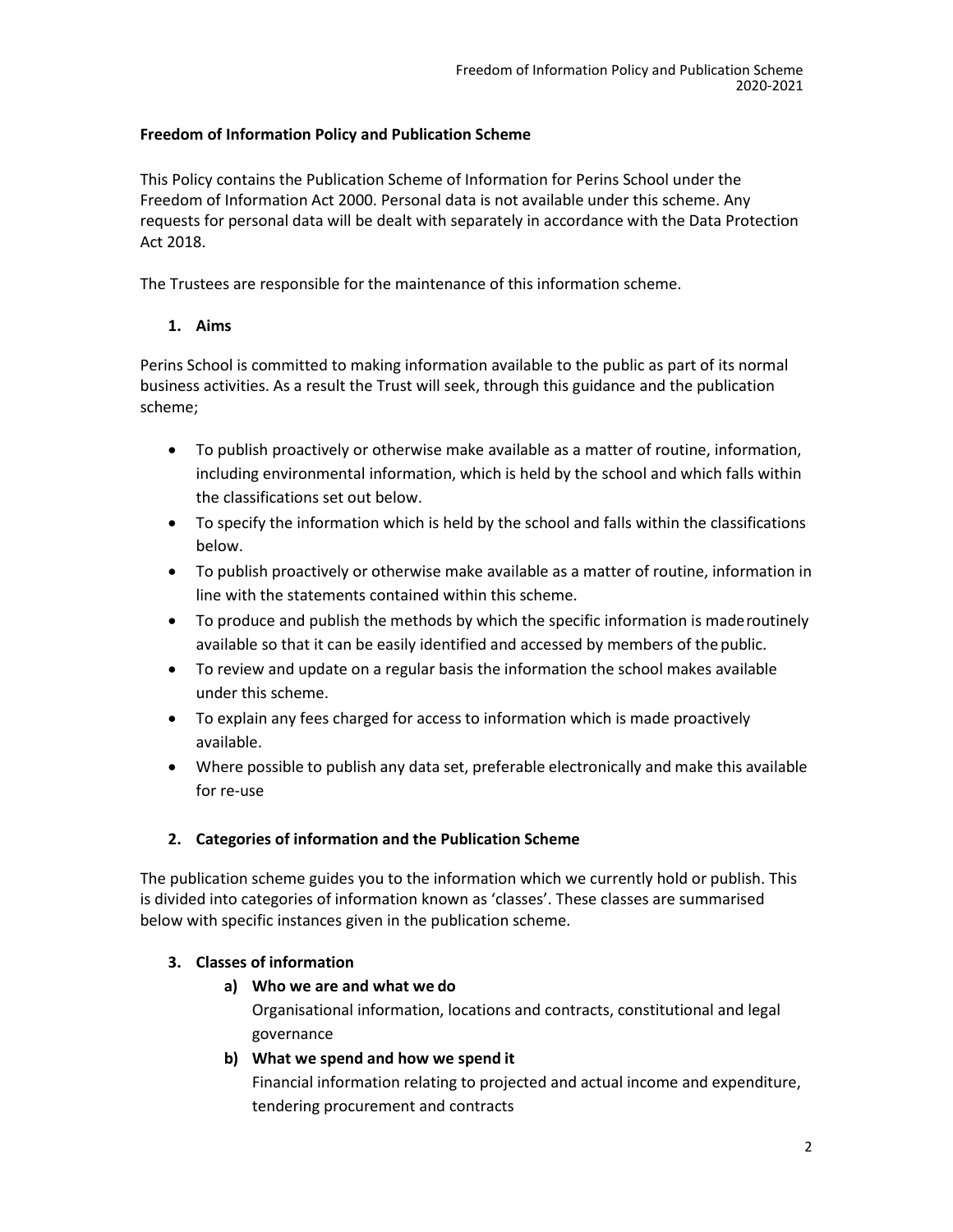#### **c) What our priorities are and how we are doing**

Strategy and performance information, plans and assessment, inspection and reviews

## **d) How we make decisions**

Policy proposals and decisions. Decision making processes, internal criteria and procedures, consultations.

## **e) Our policies and procedures**

Current written protocols for delivering our functions and responsibilities

## **f) Lists and registers**

Information held in registers required by law and other lists and registers relating to the functions of the school

#### **g) The services we offer**

Advice and guidance, booklets and leaflets, transactions and media releases. A description of the services offered.

## **4. How to request information**

If you require a paper or electronic version of any of the documents within the scheme please contact the school by telephone, email or letter. Contact details are set out below

**Email [datamanager@perins.hants.sch.uk](mailto:datamanager@perins.hants.sch.uk)**

**Telephone 01962 734361**

#### **Address Perins School, Pound Hill, Alresford Hants, SO24 9BS**

## **5. Paying for information**

Single copies of information covered in this publication scheme are provided free unless stated otherwise in section 8. If your request means that we have to do a lot of photocopying or printing, or pay a large postage fee, or is for a priced item such as some printed publications or videos, we will let you know the cost before fulfilling your request. We will not normally charge for the time taken to compile the information.

We aim to process all reasonable requests within 20 school days. If we cannot do so we will write and explain why not. Please note that it may not be possible to comply with this timeframe outside of term time.

## **6. Right to refuse a request**

We will refuse a request if

- It would cost too much to comply
- The request is vexatious or repeated
- The information is exempt from disclosure under one of the exemptions of the Act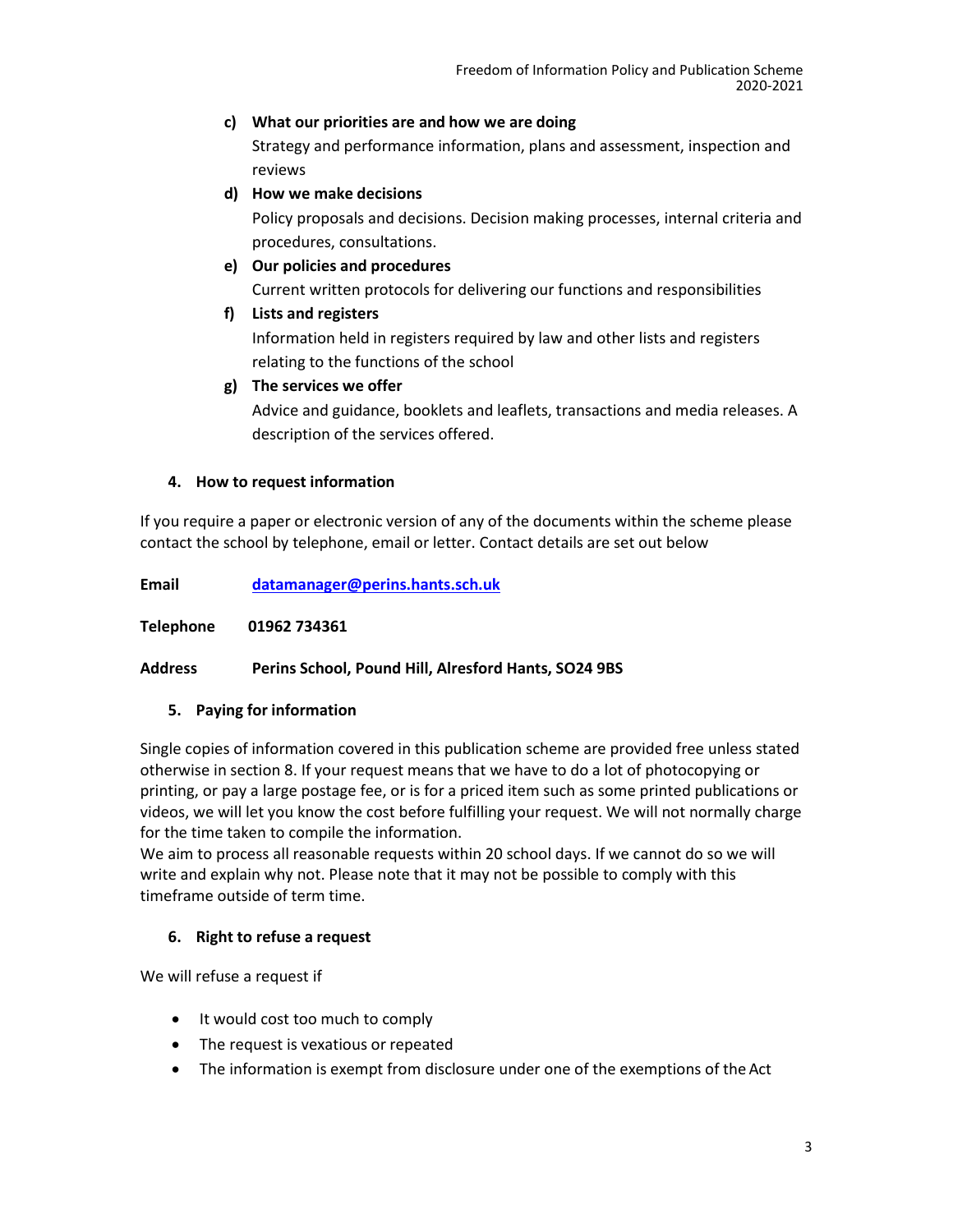When we refuse a request we will explain

- What exemption applies and why
- The public interest considerations we have taken into account
- The requester's right to complain to the Information Commissioners Office.

The refusal notice will

- Be made in writing (letter or email)
- State which exemption applies
- Explain why the exemption applies including the public interest test if it is aqualified exemption.

#### **7. Feedback and Complaints**

We welcome any feedback or suggestions you may have about the scheme. If you want to make any comments about this publication scheme, or if you require further assistance or wish to make a complaint, then initially this should be addressed to the Clerk to the Trustees, Perins School.

If you are not satisfied with the assistance that you get or if we have not been able to resolve your complaint and you feel that a formal complaint should be made then this should be addressed to the Information Commissioner's Office. This is an organisation that ensures compliance with the Freedom of Information Act 2000 and that deals with formal complaints. They can be contacted at

#### **Information Commission, Wycliffe House, Water Lane, Wilmslow, Cheshire, SK9 5AF**

#### **Tel: 0303123113 or 01625545745**

**[www.ico.gov.uk](http://www.ico.gov.uk/)**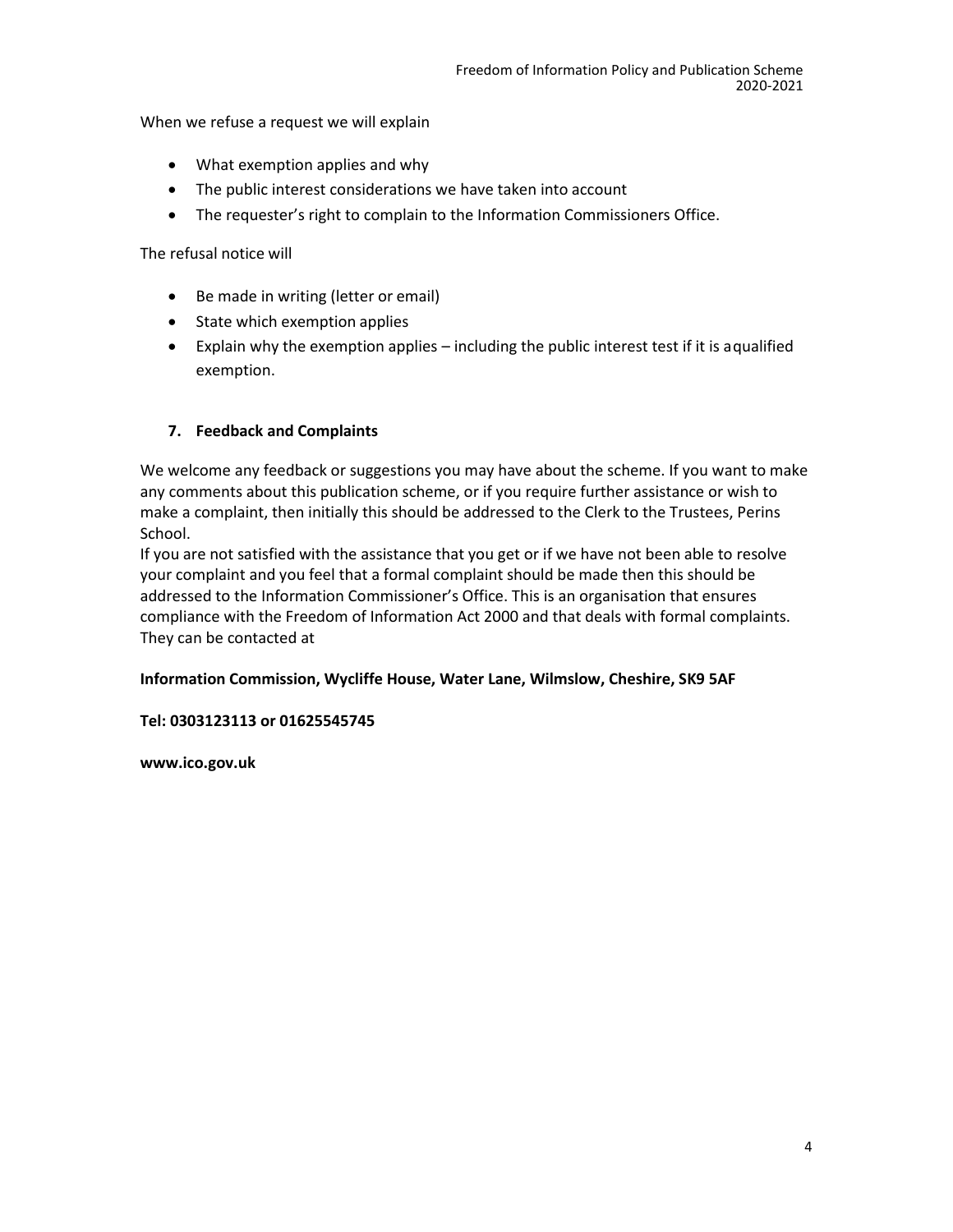## **Perins Publication Scheme**

# **The method by which information published under this scheme will be made available**

| Information to be published       | How the information can be obtained |
|-----------------------------------|-------------------------------------|
|                                   |                                     |
| a) Who we are and what we do      |                                     |
| <b>Academy Funding Agreement</b>  | school@perins.hants.sch.uk          |
| <b>Articles Of Association</b>    | School Website - Perins.net         |
| <b>School staff and structure</b> | School Website - Perins.net         |
| Trust Board – names and           | School Website - Perins.net         |
| contact details and the basis     |                                     |
| of their appointment              |                                     |
| School session times, term        | School Website - Perins.net         |
| dates and holidays                |                                     |
| <b>Location and contact</b>       | School Website - Perins.net         |
| information - address,            |                                     |
| telephone number and              |                                     |
| website for school and            |                                     |
| <b>Headteacher</b>                |                                     |
| <b>School Prospectus</b>          | School Website - Perins.net         |

| Information to be published          | How the information can be obtained |
|--------------------------------------|-------------------------------------|
| b) What we spend and how we spend it |                                     |
| Annual budget plan and               | School Website - Perins.net         |
| financial statements                 |                                     |
| Capital funding - details of         | school@perins.hants.sch.uk          |
| capital funding allocated to         |                                     |
| the school along with                |                                     |
| information on related               |                                     |
| building projects and other          |                                     |
| capital projects                     |                                     |
| <b>Financial audit reports</b>       | school@perins.hants.sch.uk          |
| Additional funding - income          | school@perins.hants.sch.uk          |
| generation schemes and               |                                     |
| other sources of funding             |                                     |
| Procurement and contracts -          | school@perins.hants.sch.uk          |
| details of procedures used for       |                                     |
| the acquisition of goods and         |                                     |
| services. Details of contracts       |                                     |
| that have gone through a             |                                     |
| formal tendering process             |                                     |
| <b>Pay Policy</b>                    | school@perins.hants.sch.uk          |
| <b>Staff allowances and</b>          | school@perins.hants.sch.uk          |
| expenses of senior staff             |                                     |
| <b>Allowances &amp; Expenses</b>     | School Website - Perins.net         |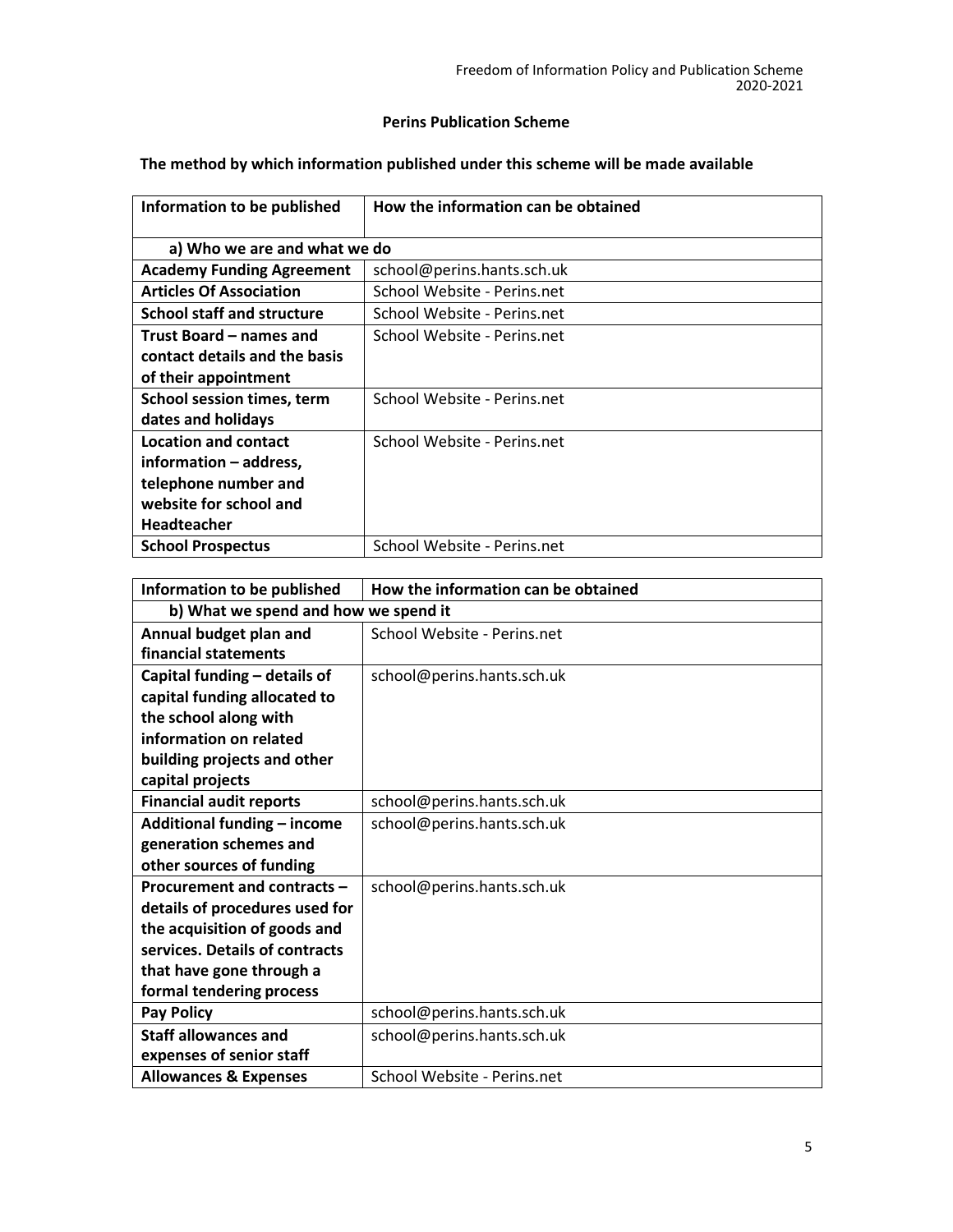| Information to be published                     | How the information can be obtained                     |
|-------------------------------------------------|---------------------------------------------------------|
| c) What our priorities are and how we are doing |                                                         |
| Latest Ofsted report with a                     | School Website - Perins.net                             |
| link to the Ofsted website                      |                                                         |
|                                                 |                                                         |
| Performance data as supplied                    | School Website - Perins.net with link to Department for |
| to the government                               | Education                                               |
| <b>Performance Management</b>                   | school@perins.hants.sch.uk                              |
| policies and procedures                         |                                                         |
| adopted by the Trustees                         |                                                         |
| Any major proposals for the                     | school@perins.hants.sch.uk                              |
| future of the school,                           |                                                         |
| involving, for example,                         |                                                         |
| consultation on a change in                     |                                                         |
| school status.                                  |                                                         |
| Safeguarding and child                          | School Website - Perins.net                             |
| protection - policies and                       |                                                         |
| procedures on safeguarding                      |                                                         |
| and promoting the welfare of                    |                                                         |
| children                                        |                                                         |

| Information to be published                                                                                                                                                                                                          | How the information can be obtained                  |
|--------------------------------------------------------------------------------------------------------------------------------------------------------------------------------------------------------------------------------------|------------------------------------------------------|
| d) How we make decisions                                                                                                                                                                                                             |                                                      |
| Admissions policy $-$<br>arrangements and procedures<br>and right of appeal including<br>information on application<br>numbers and the number of<br>successful applicants by each<br>oversubscription criteria<br>where appropriate. | <b>School Website - Perins.net</b>                   |
| <b>Trust Board meeting</b><br>agendas, papers and minutes<br>$-$ information that is properly<br>considered to be private will<br>be excluded.                                                                                       | Clerk to the Trustees -<br>clerk@perins.hants.sch.uk |

| Information to be published     | How the information can be obtained |
|---------------------------------|-------------------------------------|
| e) Our policies and procedures  |                                     |
| <b>Charging and remissions</b>  | School Website - Perins.net         |
| Health and safety and risk      | School Website - Perins.net         |
| assessment                      |                                     |
| <b>Complaints procedure</b>     | School Website - Perins.net         |
| <b>Staff conduct policy</b>     | school@perins.hants.sch.uk          |
| <b>Discipline and grievance</b> | school@perins.hants.sch.uk          |
| policies                        |                                     |